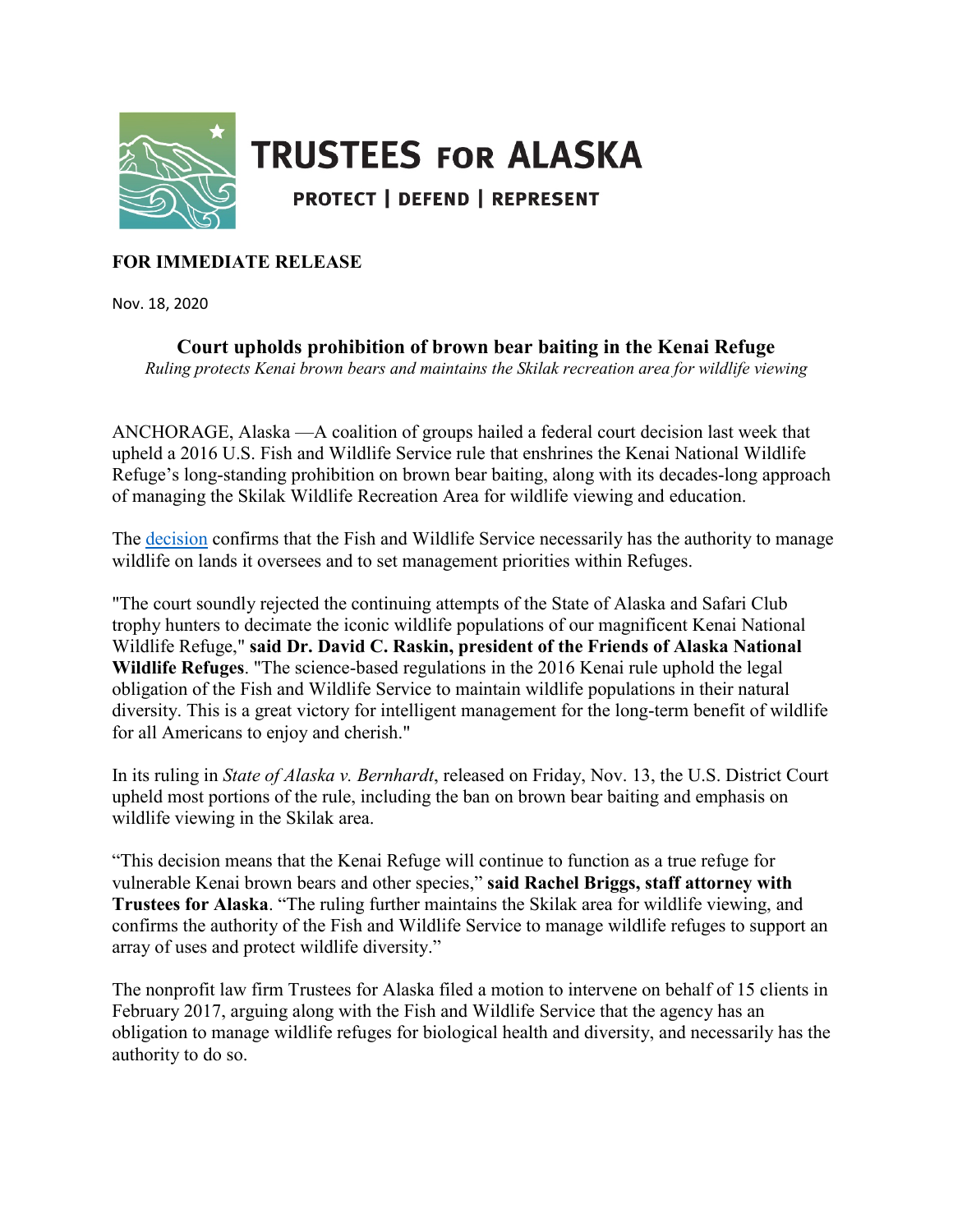The court vacated the portion of the rule that prohibited the use of certain firearms along the heavily-used Kenai and Russian River corridors. The court held that, while the agency reasonably adopted the rule to protect public safety, it failed to adequately explain its decision to not evaluate the potential environmental impacts of the restriction.

While this is an important win for Kenai brown bears, the Fish and Wildlife Service recently proposed a rule that would allow brown bear baiting within the Kenai Refuge for the first time ever. Trustees for Alaska is working with partners to encourage the Fish and Wildlife Service to drop the proposal and continue to protect Kenai brown bears, other wildlife, and recreational uses that include wildlife viewing.

Trustees represents the following clients in the case: The Alaska Wildlife Alliance, Alaskans for Wildlife, Friends of Alaska National Wildlife Refuges, Denali Citizens Council, Copper Country Alliance, Kachemak Bay Conservation Society, Defenders of Wildlife, National Parks Conservation Association, National Wildlife Refuge Association, Northern Alaska Environmental Center, The Wilderness Society, Wilderness Watch, Alaska Chapter of the Sierra Club, Center for Biological Diversity, and the Humane Society of the United States.

## **Group statements**:

"We believe that the Fish and Wildlife Service is obligated to protect Kenai brown bears on the refuge and this opinion recognizes the agency's authority to do just that," **said Nicole Schmitt, executive director of the Alaska Wildlife Alliance**. "At a time when so many of Alaska's wildlife protections are being rolled back, this ruling comes as a sigh of relief for all those who enjoy the Refuge and its wildlife."

"Victory! A federal district court in Alaska has delivered a win for brown bears and other wildlife on the Kenai National Wildlife Refuge," **said Nicole Whittington-Evans, Alaska program director, Defenders of Wildlife**. "Allowing brown bear baiting on the Kenai National Wildlife Refuge is inconsistent with the federal government's responsibility to manage these public lands for biological integrity and diversity."

"We are pleased the court has reaffirmed that the US Fish and Wildlife Service acted in a lawful manner in carrying out its responsibility to conserve wildlife in their natural diversity on the Kenai National Wildlife Refuge by prohibiting brown bear baiting, and maintaining the Skilak area for wildlife viewing," said **Fran Mauer, Alaska Chapter Rep for Wilderness Watch. "**The Trump administration must abandon their current directions for the Fish and Wildlife Service to hastily approve brown bear baiting, remove federal trapping requirements, and expand access within the Kenai Refuge, all which are clearly inconsistent with this decision."

"This win confirms that bear baiting doesn't belong on our national wildlife refuges," **said Collette Adkins, carnivore conservation director at the Center for Biological Diversity**. "I'm hopeful that this court decision convinces the Trump Administration to do the right thing and abandon its plan to allow bear baiting on the Kenai National Wildlife Refuge."